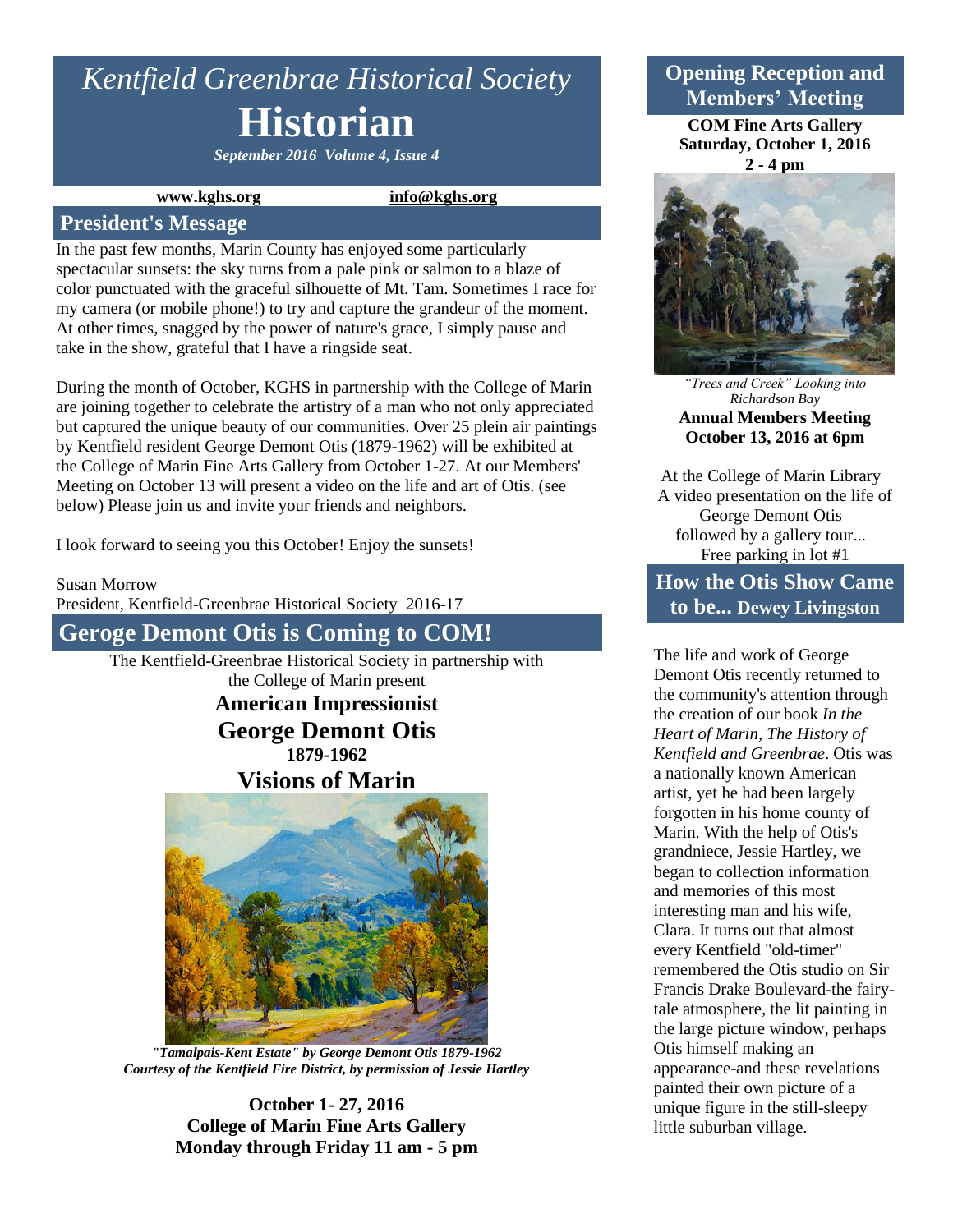George and Clara lived here for thirty years, and their home was a landmark to all traveling through. After Otis died, both the creek behind, and the road in front were widened and his little Eden disappeared from the face of this earth. Fortunately, Clara presented one of his finest paintings to the Kentfield Fire Department, where it has hung for decades, and Otis's family has carefully preserved much of his work.



*"Otis Studio in Kentfield" Drawing "Bend in the Creek" (Otis Studio) Oil* With the publication of our book, *In the Heart of Marin, The History of Kentfield and Greenbrae,* the historical society saw an opportunity to spread the word about Otis. We displayed paintings from local private collections at the Kent School Centennial in 2014 and are proud to be a part of this landmark exhibit at College of Marin.

**George Demont Otis, Famed Kentfield Artist** *from "In the Heart of Marin" by Dewey Livingston*

Our community has been focused on the dramatic increase in traffic on all of our roads, but especially Sir Francis Drake Blvd and the Greenbrae Interchange. It's hard to imagine that US 101 was once a three lane road across the marshes, with the suicide lane used for cars turning left on to the Sir Francis Drake. Now traffic is backed up for miles in every direction especially during commute hours. A little bit of history will help you understand the changes, and why flooding along the highway will probably get even worse.



*"Lucas Valley" Oil*

George Demont Otis was multi-talented, being adept at oil painting, watercolor, drawing, sculpture, woodcarving, printmaking and stained glass. He had an unquenchable thirst for knowledge and beauty. "During his long

and colorful career spanning sixtyfive years," wrote George Roberts in *American Artist,* "Otis painted in thirty-five states, creating a body of work which stands as a purely American statement by a completely American artist...."

Already widely known in the art world, Otis settled in Los Angeles in 1919 where he painted and worked in the film industry as a designer. Within a decade, he tired of the whirlwind life of Southern California and moved to San Francisco. In 1931, he married San Francisco businesswoman Clara Van Tine, and the next year the couple visited Marin County. Rounding a bend as they entered Kentfield on the new Sir Francis Drake Boulevard, Otis saw a scene that caused him to stop the car and get out: Mt. Tamalpais with picturesque Corte Madera Creek in the foreground. As luck would have it, a "Lot For Sale" sign also appeared in the scene, and the Otises bought the piece of property. They considered Kentfield to be their Eden.



*"Sleepy Hollow Trees" Oil*

At this time, Kentfield's waterfront retained the feel of nineteenth century Ross Landing. The stillwide creek meandered through town, with old shacks and sheds and barns on its banks. Large groves of eucalyptus trees towered over the neighborhood and children played in the creek. Most of the neighbors were Italian. George and Clara Otis would fit right in.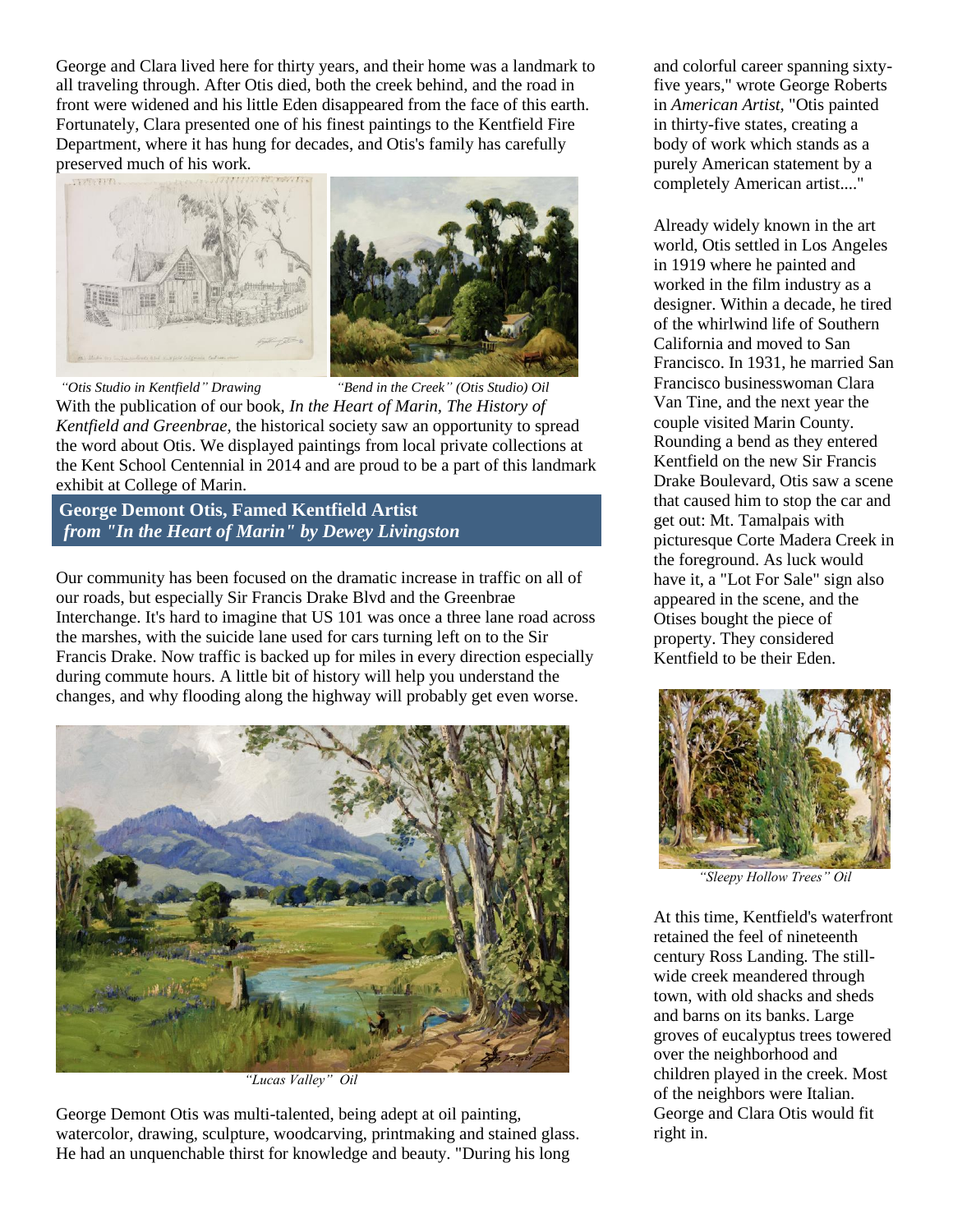The couple crafted their own house at 907 Sir Francis Drake Boulevard, an almost fairy-book cottage on the banks of the creek, with a studio and gallery, the latter open to the public. Clara was also a talented artist, weaver, ceramist and metalworker. "His home was a work of art with its stained glass windows and hand-crafted furniture, all made by Otis," wrote Roberts. "He was especially proud of a hearts-of-redwood carved staircase which depicted 152 varieties of sea life he had seen or caught."

Otis's grandniece Jessie Hartley vividly remembers regular visits to the house in the 1950s. "Everything was handmade," she recalled. "Together the combination of all of her woven rugs and his carved daybed and the carved staircase and the big beautiful front table he made, everything was the total arts and crafts life style, and for a kid it was the just most beautiful, homey, warm, colorful, exciting place you could be."

Otis's paintings are treasured for their color and spontaneity; his quick brushstrokes and thick application of paint "imparted a vigor and directness to his lyrical, evocative paintings," wrote Roberts, who also noted Otis's allegiance to local scenes. He painted all over Marin County, but Mt. Tamalpais was a favorite subject as was the creek in his backyard. A later Kentfield neighbor, artist and critic Ada Garfinkel, wrote about Otis's "ability to convey seasonal temperature and time and weather variations through hue and tonal contrasts...."



*"Mantle of Spring" Oil*

In the spirit of fellow Kentfield resident William Kent, Otis believed strongly in appreciation and preservation of natural places. He supported the conservation movements throughout his life, providing art works, lecturing and exhibiting. In his last years he lent his talents in the campaign to create Point Reyes National Seashore, and two of his paintings were later displayed at the White House commemorating the Golden Gate National Recreation Area.

George Demont Otis died at age 82 on February 25, 1962. Shortly after Otis's death, Clara Otis gave a fine painting of Mt. Tamalpais to the Kentfield Fire District to show her husband's gratitude to the organization and its volunteers; the painting hangs proudly in the firehouse today and is reproduced on the

cover of this book. The Otis home and studio were torn down in 1967 through eminent domain to make way for the widening of Sir Francis Drake Boulevard on one side and channelization of Corte Madera Creek on the other. The idyllic spot is entirely changed, but George Demont Otis's paintings remain as a reminder of when Kentfield's creek side was a beautiful and magical place. (Full text can be found in *In the Heart of Marin: A History of Kentfield and Greenbrae* by Dewey Livingston, pages 186-187)

## **Membership and Outreach Update**

It's never too late to renew your membership! Or to invite friends and neighbors to join. If you know of people who might be interested in preserving and recognizing local history, please forward this newsletter to them and encourage them to become a member. DO IT ONLINE NOW before you forget! ... **WWW.KGHS.ORG [RENEW or JOIN NOW!](http://www.kghs.org/#%21membership/c11kz)**

- $\bullet$  \$20 Students & Seniors
- \$30 Individuals & Families
- \$50 Business Membership
- \$100 Patron
- \$250 Benefactor \*
- \$500 Historian \*
- \$500- Business Partner \*
- \$1000 + Lifetime Membership\*
- \$1000+- Lifetime Business Partner \*

Or you can send a check: KGHS Membership, Box 236, Kentfield, CA 94914. Please include your name, level of membership, address, email and phone number. Included with your membership is the quarterly newsletter, special invitations to member events and an invitation volunteer on one of our committees.